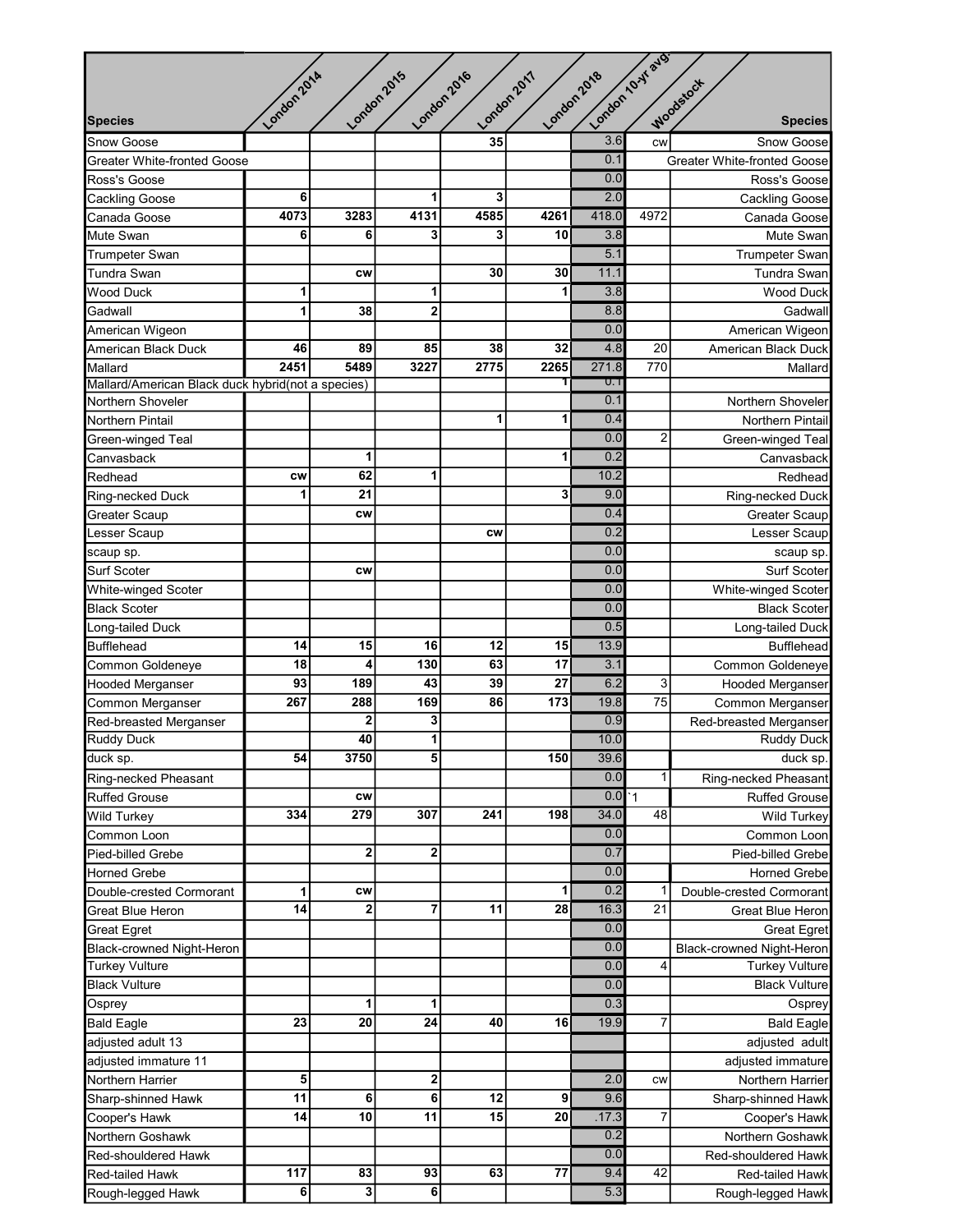|                          |                  |                 |                         |                  |                  |             | London /O.Y avg.        |                               |
|--------------------------|------------------|-----------------|-------------------------|------------------|------------------|-------------|-------------------------|-------------------------------|
|                          | London 2014      |                 | London 2015             | London 2016      | London 2017      | London 2018 |                         | Woodstock                     |
| <b>Species</b>           |                  |                 |                         |                  |                  |             |                         | <b>Species</b>                |
| Golden Eagle             |                  |                 |                         |                  |                  | 0.0         |                         | Golden Eagle                  |
| Accipitridae sp.         |                  |                 |                         |                  |                  | 0.0         |                         | Accipitridae sp.              |
| Virginia Rail            |                  | 1               |                         |                  |                  | 0.1         |                         | Virginia Rail                 |
| American Coot            | 1                | 452             | 9                       |                  |                  | 8.9         |                         | American Coot                 |
| Sandhill Crane           |                  |                 |                         |                  |                  | 0.3         | 28                      | Sandhill Crane                |
| Killdeer                 | 1                |                 |                         |                  |                  | 0.1         |                         | Killdeer                      |
| Dunlin                   |                  | <b>CW</b>       |                         |                  |                  | 0.0         |                         | Dunlin                        |
| Wilson's Snipe           |                  |                 |                         |                  |                  | 0.0         |                         | <b>Wilson's Snipe</b>         |
| American Woodcock        |                  |                 |                         |                  |                  | 0.0         |                         | American Woodcock             |
| Bonaparte's Gull         |                  |                 |                         |                  |                  | 0.0         |                         | <b>Bonaparte's Gull</b>       |
| Ring-billed Gull         | 350              | 1149            | 801                     | 73               | 413              | 75.1        | 94                      | Ring-billed Gull              |
| <b>Herring Gull</b>      | 333              | 436             | 228                     | 33               | 750              | 62.0        | 1370                    | <b>Herring Gull</b>           |
| Thayer's Gull            |                  |                 |                         |                  |                  | 0.0         |                         | Thayer's Gull                 |
| <b>Iceland Gull</b>      |                  |                 |                         |                  | $\mathbf{2}$     | 0.6         | $\mathbf{1}$            | <b>Iceland Gull</b>           |
| Lesser Black-backed Gull | $\mathbf 2$      |                 |                         |                  | $\overline{2}$   | 0.8         |                         | Lesser Black-backed Gull      |
| Glaucous Gull            | <b>CW</b>        |                 |                         |                  |                  | 5.6         | $\mathbf 1$             | Glaucous Gull                 |
| Great Black-backed Gull  | 1                |                 |                         |                  | 25               | 5.6         | $\mathbf{1}$            | Great Black-backed Gull       |
| Double-crested           |                  |                 |                         |                  | 1                | 0.2         | $\overline{1}$          |                               |
| gull sp.                 | 1                | 13              | 225                     | 1                |                  | 34.3        |                         | gull sp.                      |
| Rock Pigeon              | 453              | 602             | 428                     | 380              | 750              | 62.3        | 515                     | Rock Pigeon                   |
| <b>Mourning Dove</b>     | 710              | 209             | 902                     | 1082             | 884              | 80.2        | $\overline{74}$         | <b>Mourning Dove</b>          |
| <b>Barn Owl</b>          |                  |                 |                         |                  |                  | 0.0         |                         | <b>Barn Owl</b>               |
| Eastern Screech-Owl      | 10               | 8               | 2                       | 16               | 11               | 9.4         | 3                       | Eastern Screech-Owl           |
| Great Horned Owl         | 11               | 10              | 1                       | 8                | 11               | 6.6         | $\mathbf{1}$            | Great Horned Owl              |
| Snowy Owl                | <b>CW</b>        |                 |                         |                  |                  | 0.5         | $\mathbf{1}$            | Snowy Owl                     |
| <b>Barred Owl</b>        |                  |                 |                         |                  |                  | 0.0         |                         | <b>Barred Owl</b>             |
| Long-eared Owl           | 1                |                 |                         |                  |                  | 0.2         |                         | Long-eared Owl                |
| Short-eared Owl          |                  |                 |                         |                  |                  | 0.0         |                         | Short-eared Owl               |
| Northern Saw-whet Owl    |                  | 1               |                         |                  |                  | 0.2         |                         | Northern Saw-whet Owl         |
| <b>Belted Kingfisher</b> | 11               | 6               | 17                      | 18               | 14               | 13.7        | $\mathbf{1}$            | <b>Belted Kingfisher</b>      |
| Red-headed Woodpecker    |                  |                 | 1                       |                  |                  | 0.2         |                         | Red-headed Woodpecker         |
| Red-bellied Woodpecker   | 94               | 71              | 109                     | 166              | 126              | 80.9        | 22                      | Red-bellied Woodpecker        |
| Yellow-bellied Sapsucker |                  |                 |                         |                  |                  | 1.0         |                         | Yellow-bellied Sapsucker      |
| Downy Woodpecker         | 304              | 185             | 257                     | 242              | 262              | 201.3       | 61                      | Downy Woodpecker              |
| Hairy Woodpecker         | 95               | 46              | 71                      | 56               | 58               | 6.2         | $\overline{12}$         | Hairy Woodpecker              |
| Northern Flicker         | 4                | 9               | 3                       | $\boldsymbol{9}$ | 8                | 7.1         | $\mathbf{1}$            | Northern Flicker              |
| Pileated Woodpecker      | 4                | 3               | 7                       | 3                | 3 <sup>1</sup>   | 2.6         | 3                       | Pileated Woodpecker           |
| American Kestrel         | 8                | 1               | 4                       | $\boldsymbol{4}$ | 4                | 7.2         | $\mathbf{1}$            | American Kestrel              |
| Merlin                   |                  | 2               | $\overline{\mathbf{2}}$ | 3                | 5                | 2.0         | $\mathbf{3}$            | Merlin                        |
| Peregrine Falcon         | 3                | $\mathbf{3}$    | $\overline{2}$          | $\mathbf{3}$     | <b>CW</b>        | 2.1         | $\mathbf{1}$            | Peregrine Falcon              |
| Eastern Phoebe           |                  |                 |                         |                  | 1                | 0.0         |                         | Eastern Phoebe                |
| Northern Shrike          | 1                | 1               | 1                       |                  | 1                | .0.13       | 1                       | Northern Shrike               |
| Blue Jay                 | 302              | 210             | 319                     | 537              | 349              | 306.5       | 95                      | Blue Jay                      |
| American Crow            | 489              | 923             | 534                     | 340              | 334              | 590.5       | 21192                   | American Crow                 |
| Common Raven             |                  |                 |                         |                  |                  | 0.0         |                         | Common Raven                  |
| <b>Horned Lark</b>       |                  | 30              | 133                     | 308              | 7                | 78,2        |                         | <b>Horned Lark</b>            |
| Black-capped Chickadee   | $\frac{1}{1017}$ | 777             | 916                     | 673              | 774              | 931.6       | 250                     | <b>Black-capped Chickadee</b> |
| Tufted Titmouse          | 2                | 4               | 1                       | 11               | 3                | 3.3         |                         | <b>Tufted Titmouse</b>        |
| Red-breasted Nuthatch    | $\overline{74}$  | 56              | 53                      | 58               | $\overline{125}$ | 82.2        | 14                      | Red-breasted Nuthatch         |
| White-breasted Nuthatch  | 233              | 146             | 250                     | 163              | 217              | 191.4       | 42                      | White-breasted Nuthatch       |
| <b>Brown Creeper</b>     | 22               | 28              | 17                      | 27               | 46               | 30.4        |                         | <b>Brown Creeper</b>          |
| Winter Wren              | 5                | 1               | 4                       | 6                | 7                | 5.7         | $\overline{\mathbf{c}}$ | Winter Wren                   |
| Marsh Wren               |                  |                 |                         |                  |                  | 0.0         |                         | Marsh Wren                    |
| Carolina Wren            | 45               | 15              | 41                      | 44               | 44               | 38.2        |                         | Carolina Wren                 |
| Golden-crowned Kinglet   | 44               | $\overline{26}$ | 43                      | 76               | 56               | 40.1        | 14                      | Golden-crowned Kinglet        |
| Ruby-crowned Kinglet     | 3                | $\mathbf{1}$    | 1                       |                  | 1                | 1.1         |                         | Ruby-crowned Kinglet          |
| Eastern Bluebird         | $\overline{12}$  | $\mathbf{2}$    | $\overline{\mathbf{8}}$ | $\overline{21}$  | $\mathbf{2}$     | 4.7         | $\mathbf{2}$            | Eastern Bluebird              |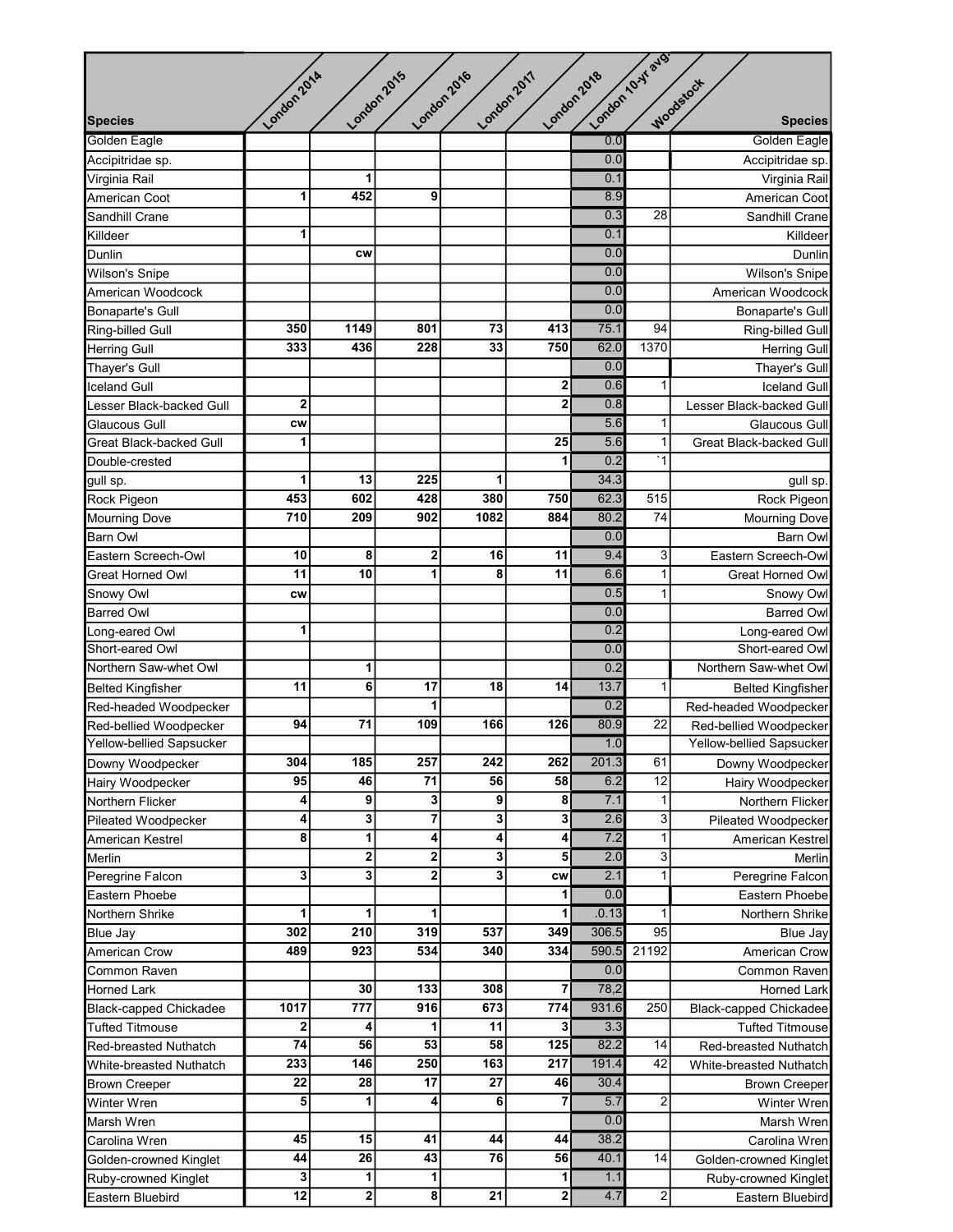|                               |                 |                         |                            |       |                  | London /O.Y avg. |                         |                             |
|-------------------------------|-----------------|-------------------------|----------------------------|-------|------------------|------------------|-------------------------|-----------------------------|
|                               | London 2014     |                         | London 2015<br>London 2016 |       | London 2017      | London 2018      |                         | Woodstock                   |
|                               |                 |                         |                            |       |                  |                  |                         |                             |
| <b>Species</b>                |                 |                         |                            |       |                  |                  |                         | <b>Species</b>              |
| <b>Townsend's Solitaire</b>   |                 |                         |                            |       |                  | 0.1              |                         | <b>Townsend's Solitaire</b> |
| <b>Hermit Thrush</b>          |                 | $\overline{2}$          |                            | 1     | 3                | 1.2              |                         | <b>Hermit Thrush</b>        |
| American Robin                | 23              | 403                     | 469                        | 175   | 82               | 204.9            | 3                       | American Robin              |
| <b>Gray Catbird</b>           | 1               |                         |                            |       | 1                | 0.2              |                         | <b>Gray Catbird</b>         |
| <b>Brown Thrasher</b>         |                 |                         |                            |       |                  | 0.0              |                         | <b>Brown Thrasher</b>       |
| Northern Mockingbird          | 1               |                         |                            |       |                  | 0.5              |                         | Northern Mockingbird        |
| European Starling             | 1173            | 1863                    | 1173                       | 1402  | 777              | 1949.7           | 529                     | European Starling           |
| American Pipit                |                 |                         |                            |       |                  | 0.0              |                         | American Pipit              |
| <b>Bohemian Waxwing</b>       |                 |                         |                            |       |                  | 0.0              |                         | Bohemian Waxwing            |
| Cedar Waxwing                 | 78              | 111                     | 365                        | 31    | 55               | 92.9             |                         | Cedar Waxwing               |
| Lapland Longspur              | 12              |                         |                            |       |                  | 3.0              |                         | Lapland Longspur            |
| <b>Snow Bunting</b>           | 8603            | 24                      | 193                        |       |                  | 1006.7           | 80                      | <b>Snow Bunting</b>         |
| <b>Common Yellowthroat</b>    |                 |                         |                            |       |                  | 0.1              |                         | Common Yellowthroat         |
| Yellow-rumped Warbler         |                 |                         |                            |       |                  | 0.1              |                         | Yellow-rumped Warbler       |
| Pine Warbler                  | <b>CW</b>       |                         |                            |       |                  | 0.0              |                         | Pine Warbler                |
| Eastern Towhee                |                 |                         |                            |       |                  | 0.0              |                         | Eastern Towhee              |
| American Tree Sparrow         | 233             | 219                     | 268                        | 204   | 57               | 274.2            | 64                      | American Tree Sparrow       |
| <b>Chipping Sparrow</b>       |                 |                         |                            |       |                  | 0.2              |                         | <b>Chipping Sparrow</b>     |
| <b>Field Sparrow</b>          |                 |                         |                            |       |                  | 0.4              |                         | <b>Field Sparrow</b>        |
| <b>Vesper Sparrow</b>         |                 |                         |                            |       |                  | 0.0              |                         | <b>Vesper Sparrow</b>       |
| Savannah Sparrow              |                 |                         |                            |       |                  | 0.0              |                         | Savannah Sparrow            |
| Fox Sparrow                   | CW              |                         | 3                          | 1     | 1                | 0.6              |                         | Fox Sparrow                 |
| Song Sparrow                  | 39              | 19                      | 45                         | 42    | 40               | 30.0             | 4                       | Song Sparrow                |
| Lincoln's Sparrow             |                 |                         |                            |       |                  | 0.0              |                         | Lincoln's Sparrow           |
| Nelson's Sparrow              |                 |                         |                            |       |                  | 0.0              |                         | Nelson's Sparrow            |
| Swamp Sparrow                 | 13              | $\bf{2}$                | 3                          | 5     | 19               | 7.3              | 4                       | Swamp Sparrow               |
|                               |                 |                         |                            |       |                  | 23.7             |                         |                             |
| <b>White-throated Sparrow</b> | 31              | 16                      | 12                         | 20    | 32               |                  | 6                       | White-throated Sparrow      |
| Harris's Sparrow              |                 |                         |                            |       |                  | 0.0              |                         | Harris's Sparrow            |
| <b>White-crowned Sparrow</b>  | $\mathbf{2}$    | 1                       |                            | 3     | 2                | 1.7              | $\overline{\mathbf{c}}$ | White-crowned Sparrow       |
| Dark-eyed Junco               | 875             | 776                     | 1399                       | 1359  | 869              | 1069.0           | 625                     | Dark-eyed Junco             |
| D-e. Junco Oregon form        |                 |                         |                            |       |                  | 0.2              |                         | D-e. Junco Oregon form      |
| sparrow sp.                   |                 |                         |                            |       |                  | 0.0              |                         | sparrow sp.                 |
| <b>Northern Cardinal</b>      | 717             | 565                     | 753                        | 753   | 608              | 722.8            | 75                      | Northern Cardinal           |
| Rose-breasted Grosbeak        |                 |                         |                            |       |                  | 0.0              |                         | Rose-breasted Grosbeak      |
| Red-winged Blackbird          | $\mathbf{1}$    | $\bf{2}$                | 1                          |       | 2                | 0.7              | $\overline{24}$         | Red-winged Blackbird        |
| Orange-crowned Warbler        |                 |                         |                            |       | 3                | 0.3              |                         |                             |
| Yellow-rumped Warbler         |                 |                         |                            |       | 1                | 0.1              |                         |                             |
| Eastern Meadowlark            |                 |                         |                            |       |                  | 0.0              |                         | Eastern Meadowlark          |
| Western Meadowlark            |                 |                         |                            |       |                  | 0.0              |                         | Western Meadowlark          |
| Yellow-headed Blackbird       |                 |                         |                            |       |                  | 0.0              |                         | Yellow-headed Blackbird     |
| Rusty Blackbird               |                 |                         |                            |       |                  | 0.0              |                         | <b>Rusty Blackbird</b>      |
| <b>Brewer's Blackbird</b>     |                 |                         |                            |       |                  | 0.0              |                         | <b>Brewer's Blackbird</b>   |
| Common Grackle                |                 | $\overline{\mathbf{2}}$ |                            |       |                  | 0.3              |                         | <b>Common Grackle</b>       |
| <b>Brown-headed Cowbird</b>   | 120             | 815                     |                            |       |                  | 96.3             | 446                     | <b>Brown-headed Cowbird</b> |
| Pine Grosbeak                 |                 |                         |                            |       |                  | 0.0              |                         | Pine Grosbeak               |
| House Finch                   | 403             | 260                     | 411                        | 574   | 197              | 461.5            | $\overline{32}$         | House Finch                 |
| <b>Purple Finch</b>           | $\mathbf{1}$    | $\mathbf{2}$            | 10                         |       | $\boldsymbol{4}$ | 3.2              |                         | <b>Purple Finch</b>         |
| <b>Red Crossbill</b>          |                 |                         |                            |       |                  | 0.0              |                         | <b>Red Crossbill</b>        |
| <b>White-winged Crossbill</b> |                 |                         |                            |       |                  | 0.0              |                         | White-winged Crossbill      |
| Common Redpoll                | 3               | 8                       |                            | 1     | 13               | 15.9             | 50                      | <b>Common Redpoll</b>       |
| Hoary Redpoll                 |                 |                         |                            |       |                  | 0.0              |                         | Hoary Redpoll               |
| Pine Siskin                   | 158             |                         | 1                          |       | 227              | 57.1             | 10                      | <b>Pine Siskin</b>          |
| American Goldfinch            | 691             | 750                     | 894                        | 1017  | 671              | 1007.1           | 239                     | American Goldfinch          |
| <b>Evening Grosbeak</b>       |                 | 4                       |                            |       |                  | 0.4              |                         | <b>Evening Grosbeak</b>     |
| <b>House Sparrow</b>          | 1790            | 1362                    | 1577                       | 1496  | 1307             | 1291.4           | 306                     | <b>House Sparrow</b>        |
| <b>Total Individuals</b>      | 27164           | 26086                   | 21244                      | 19806 | 17602            | 1959.2           | 32302                   | <b>Total Individuals</b>    |
| <b>Total Species</b>          | $\overline{72}$ | 78                      | 74                         | 72    | 74               | 76.6             | 65                      | <b>Total Species</b>        |
|                               |                 |                         |                            |       |                  |                  |                         |                             |